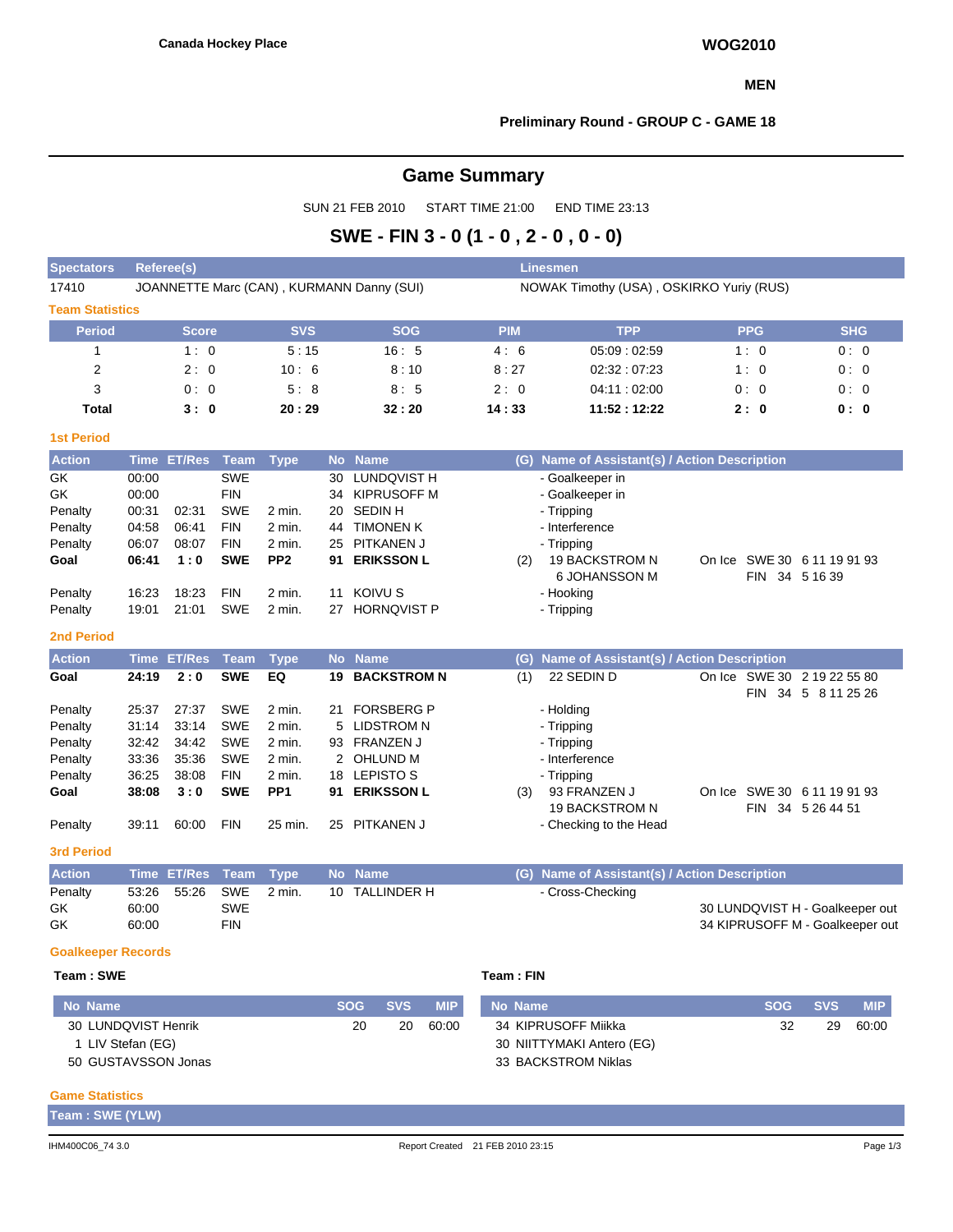### **MEN**

## **Preliminary Round - GROUP C - GAME 18**

|                    | <b>Shots on Goal</b>     |             |              |                |    |                |          |                |          | Time on Ice |                |      |                         |            |            |
|--------------------|--------------------------|-------------|--------------|----------------|----|----------------|----------|----------------|----------|-------------|----------------|------|-------------------------|------------|------------|
| <b>No Pos Name</b> |                          | G           | <b>A PIM</b> |                |    | $\overline{2}$ |          | 3 OT TS +/-    |          | 1           | $\overline{2}$ | 3    | <b>OT</b><br><b>TOT</b> | <b>SHF</b> | <b>AVG</b> |
| 2 D                | <b>OHLUND Mattias</b>    | 0           | 0            | 2              |    | $\mathbf 0$    | 1        | $\overline{2}$ | $+1$     | 7:44        | 6:24           | 7:38 | 21:46                   | 28         | 0:46       |
| 20 F               | <b>SEDIN Henrik</b>      | 0           | 0            | 2              | 0  | 1              | 1        | 2              | 0        | 5:48        | 5:08           | 7:02 | 17:58                   | 24         | 0.44       |
| 22 F               | <b>SEDIN Daniel</b>      | 0           | 1            | 0              | 1  | 1              | -1       | 3              | $+1$     | 4:51        | 5:32           | 5:27 | 15:50                   | 18         | 0:52       |
| 39 D               | <b>ENSTROM Tobias</b>    | 0           | 0            | 0              | 0  | 0              | 0        | 0              | 0        | 3:53        | 1:18           | 3:05 | 8:16                    | 10         | 0:49       |
| 80 F               | <b>WEINHANDL Mattias</b> | 0           | 0            | 0              | 1  | 0              | 0        | $\mathbf{1}$   | $+1$     | 3:35        | 3:41           | 4:49 | 12:05                   | 16         | 0:45       |
| 5 D                | LIDSTROM Nicklas +C      | 0           | 0            | 2              | 1  | 0              | -1       | 2              | 0        | 5:52        | 9:19           | 7:23 | 22:34                   | 31         | 0:43       |
| 21 F               | <b>FORSBERG Peter</b>    | 0           | 0            | 2              | 0  | 1              | $\Omega$ | 1              | 0        | 4:37        | 3:00           | 4:32 | 12:09                   | 18         | 0:40       |
| 27 F               | <b>HORNQVIST Patric</b>  | $\mathbf 0$ | 0            | 2              | 1  | 1              | 0        | 2              | 0        | 5:03        | 2:57           | 0:00 | 8:00                    | 11         | 0:43       |
| 40 F               | ZETTERBERG Henrik +A     | 0           | 0            | 0              | 0  | 0              | 1        | 1              | 0        | 6:12        | 6:57           | 7:01 | 20:10                   | 29         | 0:41       |
| 55 D               | <b>KRONWALL Niklas</b>   | 0           | 0            | 0              | 0  | 0              | 0        | 0              | $+1$     | 6:42        | 8:58           | 6:35 | 22:15                   | 29         | 0:46       |
| 6 D                | <b>JOHANSSON Magnus</b>  | 0           | 1            | 0              |    | 0              | 0        | 1              | 0        | 3:05        | 1:01           | 0:56 | 5:02                    | 6          | 0:50       |
| 10 <sub>D</sub>    | <b>TALLINDER Henrik</b>  | $\Omega$    | 0            | 2              | 2  | 0              | $\Omega$ | 2              | 0        | 6:39        | 5:23           | 5:49 | 17:51                   | 27         | 0:39       |
| 11 F               | ALFREDSSON Daniel +A     | 0           | 0            | 0              | 1  | 0              | 1        | 2              | 0        | 6:12        | 5:59           | 6:17 | 18:28                   | 24         | 0:46       |
| 19F                | <b>BACKSTROM Nicklas</b> | 1           | 2            | 0              | 2  | 1              | 0        | 3              | $+1$     | 7:17        | 7:35           | 5:53 | 20:45                   | 26         | 0:47       |
| 91 F               | <b>ERIKSSON Loui</b>     | 2           | 0            | 0              |    | 2              | 0        | 3              | $\Omega$ | 6:57        | 2:59           | 6:22 | 16:18                   | 22         | 0:44       |
| 3 D                | <b>MURRAY Douglas</b>    | 0           | 0            | 0              | 0  | 0              | 0        | 0              | 0        | 2:58        | 3:49           | 4:43 | 11:30                   | 17         | 0:40       |
| 29 D               | ODUYA Johnny             | $\Omega$    | 0            | 0              | 0  | $\Omega$       | $\Omega$ | 0              | 0        | 1:12        | 2:30           | 3:46 | 7:28                    | 12         | 0:37       |
| 33 F               | <b>MODIN Fredrik</b>     | 0           | 0            | 0              |    | 0              | 1        | 2              | 0        | 3:39        | 3:04           | 3:37 | 10:20                   | 16         | 0:38       |
| 93 F               | <b>FRANZEN Johan</b>     | 0           | 1            | $\overline{2}$ | 3  | 1              | 1        | 5              | 0        | 4:40        | 5:13           | 6:41 | 16:34                   | 25         | 0:39       |
| 1 GK               | LIV Stefan               | 0           | 0            | 0              | 0  | 0              | $\Omega$ | 0              |          |             |                |      |                         |            |            |
| 30 GK              | <b>LUNDQVIST Henrik</b>  | 0           | 0            | 0              | 0  | 0              | 0        | 0              |          |             |                |      |                         |            |            |
| 50 GK              | <b>GUSTAVSSON Jonas</b>  | 0           | 0            | 0              | 0  | 0              | 0        | 0              |          |             |                |      |                         |            |            |
| Total              |                          | 3           | 5            | 14             | 16 | 8              | 8        | 32             |          |             |                |      |                         |            |            |

## **Head Coach :** GUSTAFSSON Bengt Ake

**Team : FIN (BLU)**

|        |                          |          |              |          |          |                | <b>Shots on Goal</b> |                        |       | Time on Ice |                |      |                         |                 |            |  |
|--------|--------------------------|----------|--------------|----------|----------|----------------|----------------------|------------------------|-------|-------------|----------------|------|-------------------------|-----------------|------------|--|
| No Pos | <b>Name</b>              | G.       | <b>A PIM</b> |          |          | $\overline{2}$ | 3                    | <b>TS</b><br><b>OT</b> | $+/-$ |             | $\overline{2}$ | 3    | <b>OT</b><br><b>TOT</b> | <b>SHF</b>      | <b>AVG</b> |  |
| 5 D    | <b>KUKKONEN Lasse</b>    | 0        | 0            | 0        |          |                | 0                    | 2                      | -1    | 4.53        | 4:24           | 4:22 | 13:39                   | 23              | 0:35       |  |
| 9 F    | <b>KOIVU Mikko</b>       | 0        | $\Omega$     | 0        | 0        | 0              | $\Omega$             | 0                      | 0     | 6:32        | 6:41           | 6:29 | 19:42                   | 26              | 0:45       |  |
| 15F    | <b>RUUTU Tuomo</b>       | 0        | 0            | 0        | 0        |                | 1                    | 2                      | 0     | 4:28        | 4:47           | 6:48 | 16:03                   | 22              | 0:43       |  |
| 25 D   | PITKANEN Joni            | 0        | $\Omega$     | 27       | 0        | 0              | $\Omega$             | 0                      | $-1$  | 6:07        | 6:18           | 0:00 | 12:25                   | 15              | 0:49       |  |
| 51 F   | <b>FILPPULA Valtteri</b> | 0        | 0            | 0        | 1        | 0              | 0                    | 1                      | 0     | 5:20        | 5:30           | 6:17 | 17:07                   | 25              | 0:41       |  |
| 6 D    | SALO Sami                | 0        | 0            | 0        |          | 0              | 0                    | 1                      | 0     | 7:08        | 8:09           | 7:37 | 22:54                   | 33              | 0:41       |  |
| 8 F    | SELANNE Teemu +A         | 0        | 0            | 0        |          |                | $\Omega$             | 2                      | -1    | 4:07        | 6:21           | 4:07 | 14:35                   | 19              | 0:46       |  |
| 11 F   | KOIVU Saku +C            | 0        | $\Omega$     | 2        | 0        | 0              | $\Omega$             | 0                      | -1    | 4.28        | 6:08           | 4:35 | 15:11                   | 21              | 0:43       |  |
| 26 F   | <b>LEHTINEN Jere</b>     | 0        | 0            | 0        | 0        | 2              | 0                    | 2                      | -1    | 5:03        | 4:23           | 3:38 | 13:04                   | 22              | 0:35       |  |
| 44 D   | TIMONEN Kimmo +A         | 0        | 0            | 2        | 0        | 3              | 0                    | 3                      | 0     | 6:29        | 8:16           | 6:57 | 21:42                   | 31              | 0:42       |  |
| 10F    | <b>HAGMAN Niklas</b>     | $\Omega$ | $\Omega$     | $\Omega$ | 0        | 0              | 0                    | 0                      | 0     | 4:58        | 3:16           | 4:10 | 12:24                   | 20              | 0:37       |  |
| 12F    | <b>JOKINEN OIII</b>      | 0        | $\Omega$     | 0        |          |                | $\Omega$             | 2                      | 0     | 3:41        | 6:02           | 3:51 | 13:34                   | 17              | 0:47       |  |
| 18 D   | LEPISTO Sami             | 0        | $\Omega$     | 2        | 0        | 0              | 0                    | 0                      | 0     | 5:40        | 2:41           | 8:15 | 16:36                   | 20              | 0:49       |  |
| 32 D   | <b>LYDMAN Toni</b>       | 0        | $\Omega$     | 0        | $\Omega$ |                | 1                    | 2                      | 0     | 6:40        | 6:29           | 5:42 | 18:51                   | 24              | 0:47       |  |
| 62 F   | <b>IMMONEN Jarkko</b>    | 0        | $\Omega$     | 0        | 0        | 0              | 0                    | 0                      | 0     | 2:59        | 2:27           | 2:19 | 7:45                    | 12 <sup>2</sup> | 0:38       |  |
| 16F    | <b>PELTONEN Ville</b>    | 0        | 0            | 0        | 0        | 0              | 0                    | 0                      | 0     | 4:09        | 3:08           | 4:25 | 11:42                   | 16              | 0:43       |  |
| 20 F   | <b>MIETTINEN Antti</b>   | $\Omega$ | $\Omega$     | 0        | 0        | 0              | 0                    | 0                      | 0     | 0:00        | 0:00           | 0:00 | 0:00                    | 0               | 0:00       |  |
| 21 D   | NISKALA Janne            | 0        | 0            | 0        | $\Omega$ | 0              | 0                    | 0                      | 0     | 2:19        | 2:42           | 8:25 | 13:26                   | 19              | 0:42       |  |